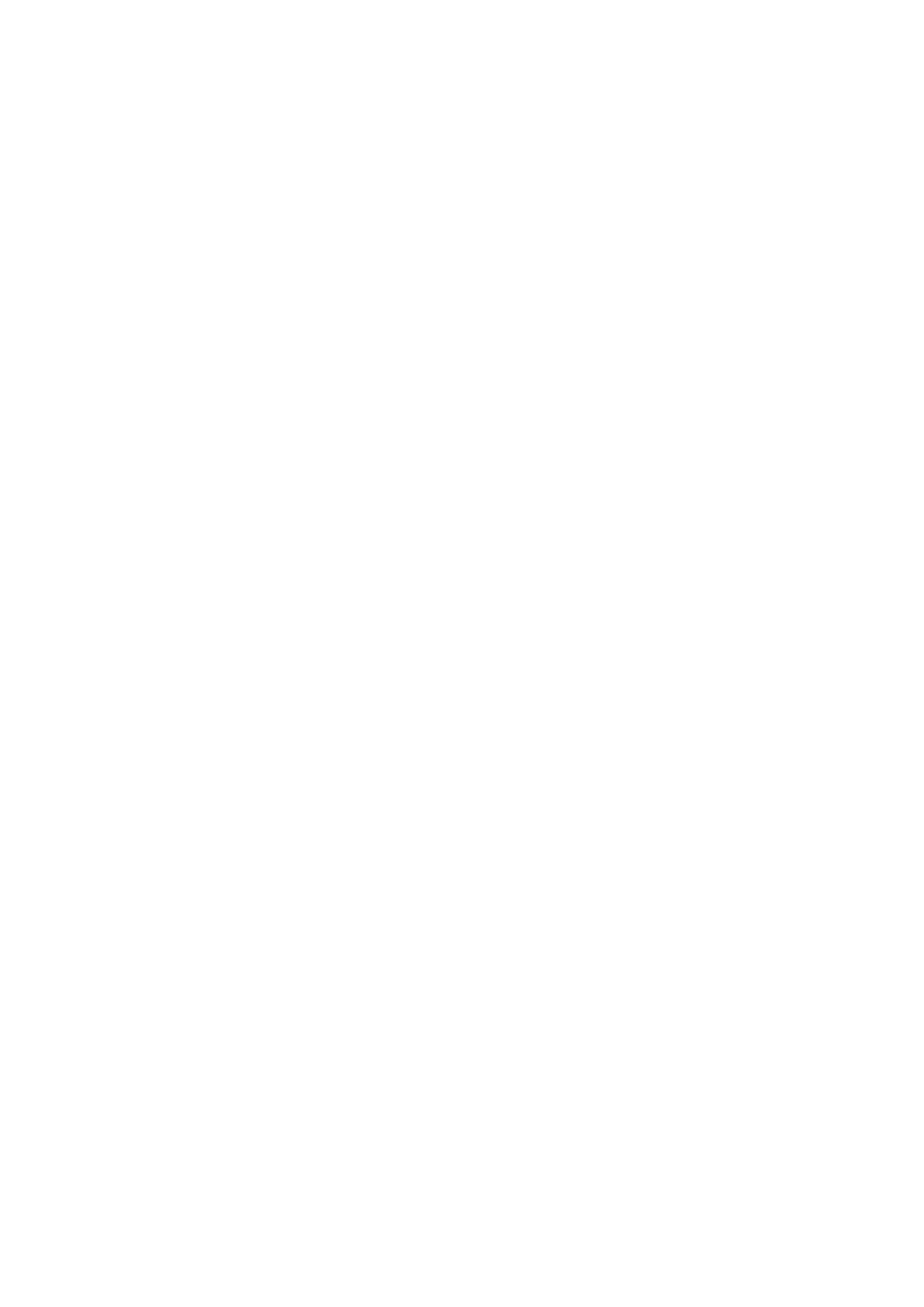# **APPLIED HEAT**

## **Attempt SIX questions only**

### **All questions carry equal marks**

## **Marks for each part question are shown in brackets**

1. Helium, of volume 0.6  $m<sup>3</sup>$ , is isentropically compressed from a pressure and temperature of 1.2 bar and 20°C respectively, to a pressure of 12 bar. It is then cooled at constant pressure to the original temperature after which, it expands isothermally to the initial state.

| (a) Sketch the sequence of processes on a pressure-Volume and<br>Temperature- specific entropy diagram. | (2) |
|---------------------------------------------------------------------------------------------------------|-----|
| (b) Calculate EACH of the following:                                                                    |     |
| the net heat transfer;<br>(i)                                                                           | (6) |
| (ii) the net work transfer;                                                                             | (6) |
| (iii) the maximum change in entropy.                                                                    | (2) |
| Note: for Helium $c_p = 5.193$ kJ/kgK, Molecular mass = 4.003 kg/kmolK                                  |     |

*Universal gas constant R<sup>o</sup> = 8.3145 kJ/kmolK*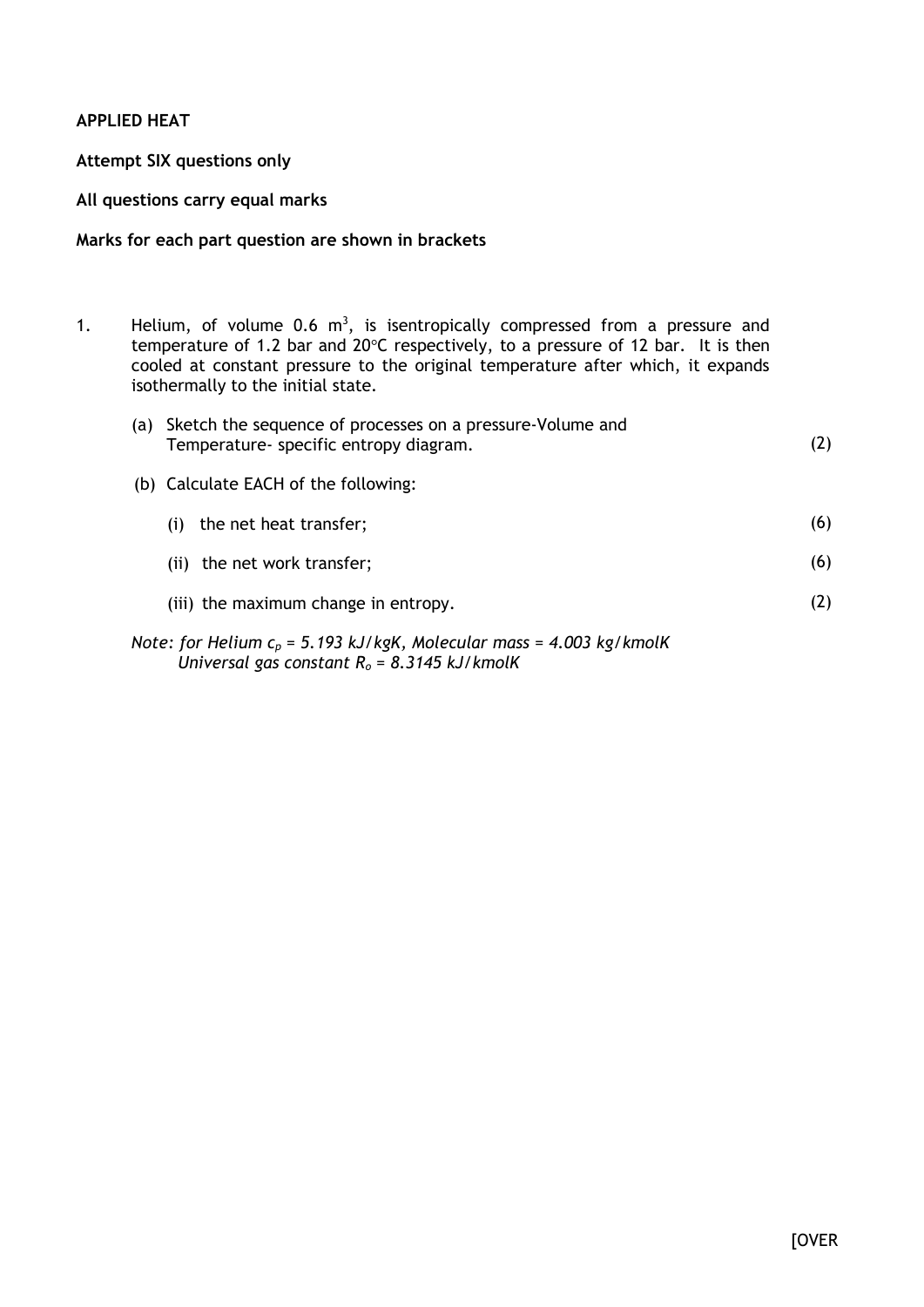2. In the open cycle gas turbine plant shown in Fig Q2.

Air is compressed from a pressure and temperature of 0.95 bar and 15ºC respectively through a pressure ratio of 6 with an isentropic efficiency of 0.8.

The turbine has an entry temperature of 850ºC and expands the gas to the original pressure with an isentropic efficiency of 0.88.

A regenerator with a thermal ratio of 0.7 is used to heat the air before it enters the combustion chamber.

The mass flow of fuel may be ignored.

- (a) Calculate EACH of the following
	- (i) the work ratio; (8)
	- (ii) the thermal efficiency. (4)
- (b) Sketch the cycle on a Temperature-specific entropy diagram. (4)

*Note: for air = 1.4 and cp = 1.005 kJ/kgK for combustion gas*  $\gamma$  *= 1.33 and*  $c_p$  *= 1.15 kJ/kgK* 

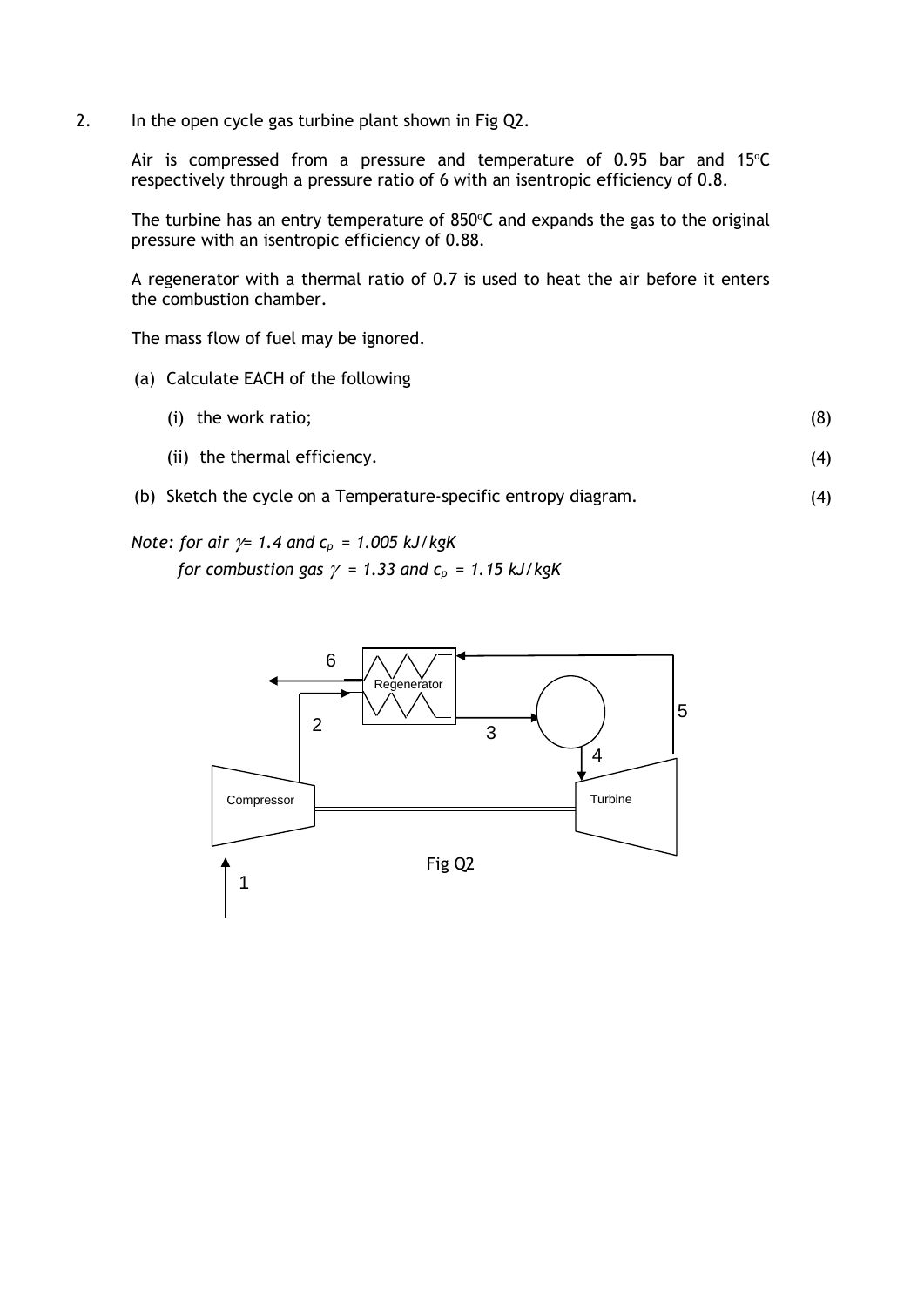3. A fuel has a mass analysis of 81.6% carbon and 18.4 % hydrogen. It is burned at a pressure of 2.5 bar with an air fuel ratio of 14:1. The combustion gasses are then cooled at constant pressure to a temperature of 39°C.

Calculate EACH of the following for 1 kg of fuel:

- (a) the volumetric analysis of the combustion gas before cooling; (10)
- (b) the mass of water removed from the gas during the cooling process. (6)
- *Note: atomic mass relationships H =1, C = 12, O = 16, N = 14. air contains 23.3% oxygen by by mass.*
- 4. In a regenerative cycle, steam enters the turbine at a pressure and temperature of 40 bar and 350°C respectively.

The steam expands isentropically to a dry saturated state, at which point some is bled off to a direct contact feed heater.

The remainder of the steam expands isentropically to the condenser pressure of 0.05 bar.

The feed water leaves the condenser with 6.2 K of subcooling and leaves the feed heater at the saturation temperature of the bled steam.

Feed pump work can be ignored.

| (a) Sketch the cycle on a Temperature-specific entropy diagram. |  |
|-----------------------------------------------------------------|--|
| (b) Calculate EACH of the following:                            |  |

- (i) the mass flow rate of bled steam; (4)
- (ii) the thermal efficiency of the cycle; (8)
- (iii) the specific steam consumption. (2)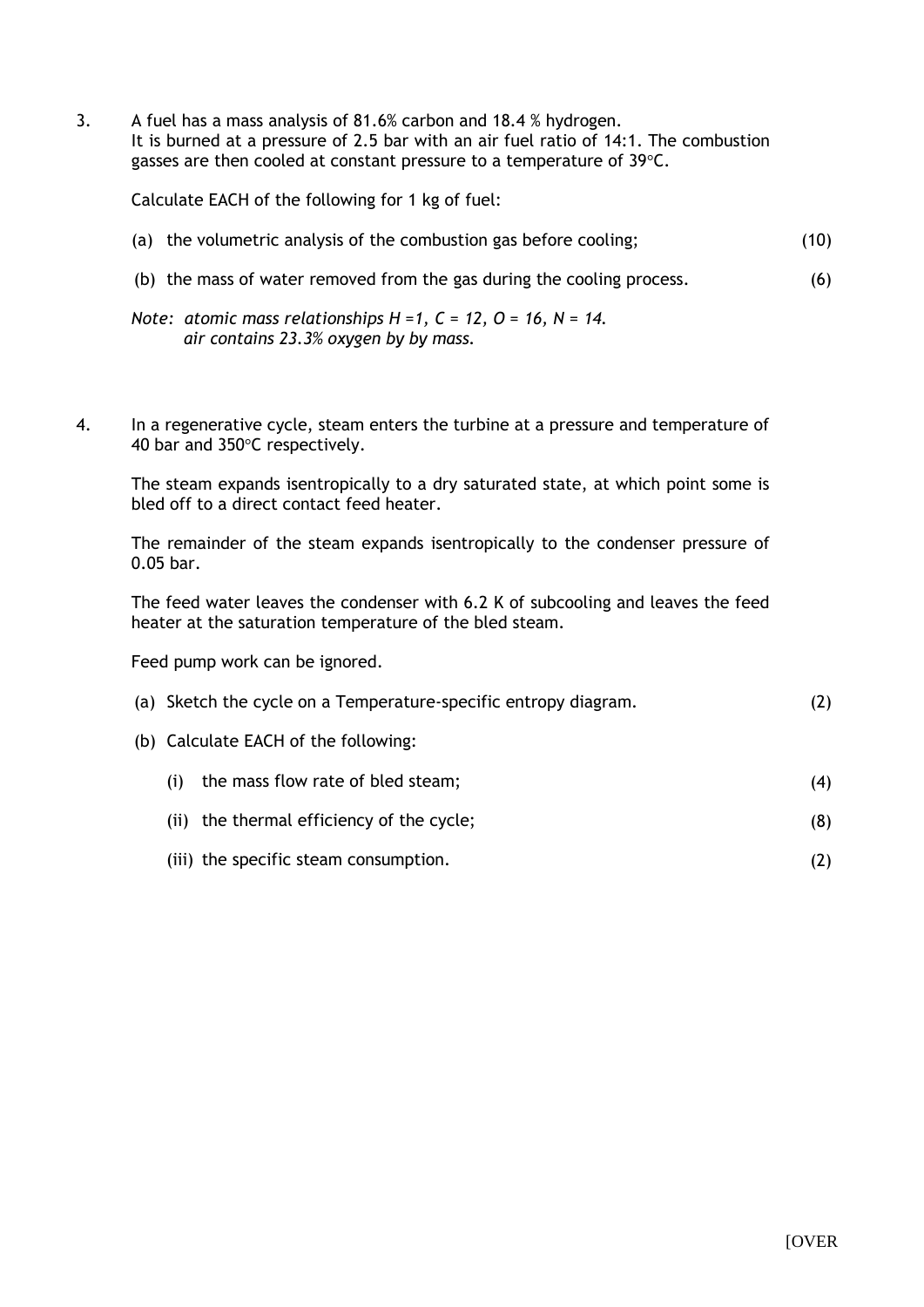5. Steam at a rate of 2 kg/s flows through a single row impulse turbine which has a mean blade ring diameter of 956 mm and runs at 4000 rev/min.

The nozzles are set at 25° to the plane of rotation and reduce the specific enthalpy of the steam by 320 kJ/kg.

The blades have a velocity coefficient of 0.8 with inlet and outlet angles selected to give zero axial thrust.

| (a) Draw the steam velocity vector diagram to a scale of 1 mm = $5$ m/s. | (5) |
|--------------------------------------------------------------------------|-----|
| Determine EACH of the following:<br>(b)                                  |     |
| the blade inlet and outlet angles;<br>(i)                                | (3) |
| (ii) the driving force on the blades;                                    | (3) |
| (iii) the diagram power;                                                 | (2) |
| (iv) the diagram efficiency.                                             | (3) |

6. A vapour compression refrigeration system operates between the pressures of 2.68 bar and 10.34 bar. It produces 2 tonnes/hour of ice at -8ºC from water at 25ºC.

The ammonia refrigerant enters the compressor at a temperature of 13ºC. It leaves the compressor with 100 K superheat.

The mass flow rate is 750 kg/hour.

(a) Calculate EACH of the following:

| (i) the dryness fraction of the refrigerant entering the evaporator;                                  | (5) |
|-------------------------------------------------------------------------------------------------------|-----|
| the degree of undercooling in the condenser;<br>(ii)                                                  | (3) |
| (iii) the compressor power;                                                                           | (2) |
| (iv) the coefficient of performance.                                                                  | (2) |
| (b) Sketch the cycle on pressure-specific enthalpy and Temperature-specific<br>entropy diagrams.      | (4) |
| Note: for water specific heat capacity = 4.2 kJ/kgK<br>for ice specific heat capacity = $2.1$ kJ/kgK, |     |

*latent heat of fusion = 334 kJ/kg*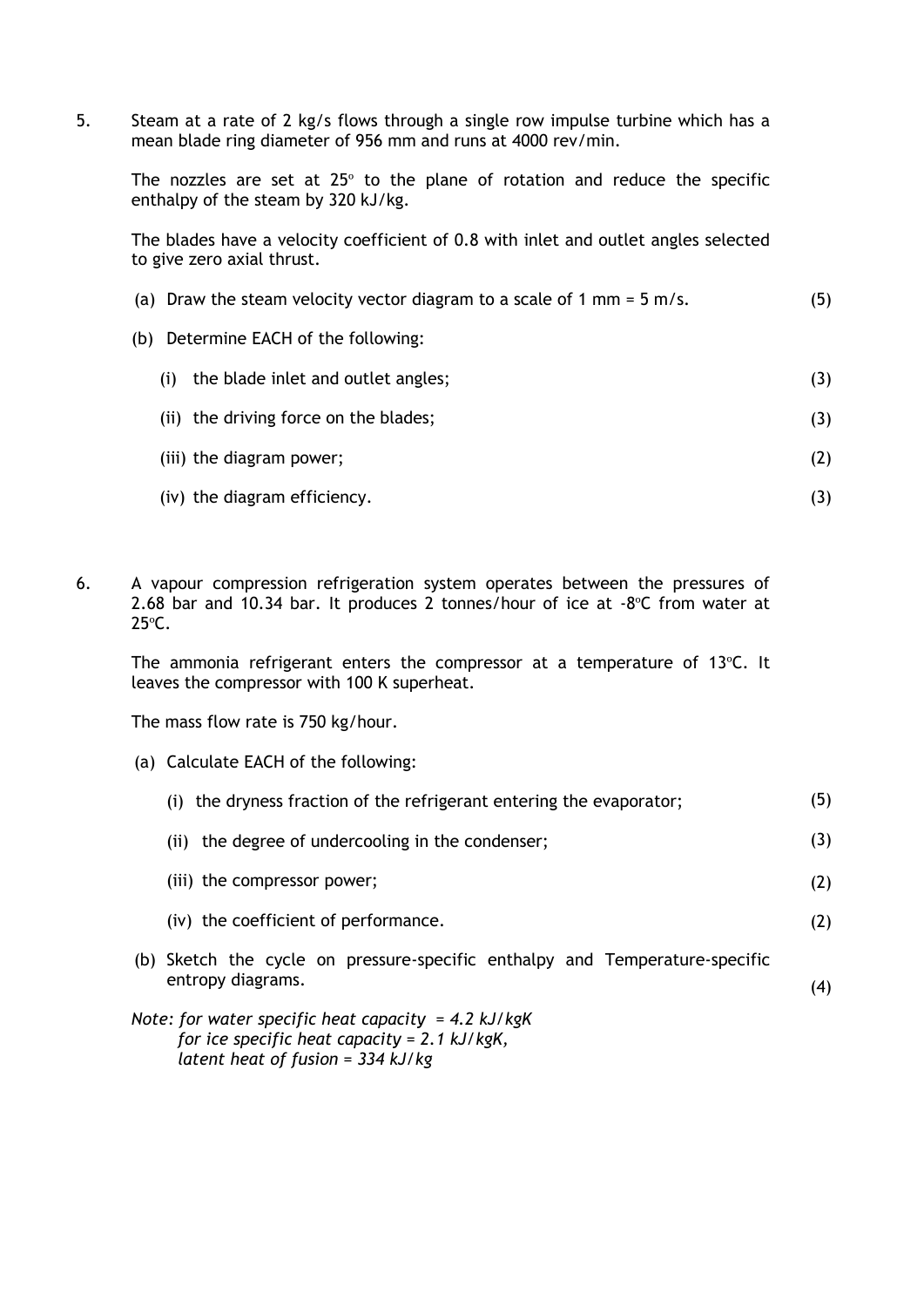7. A steam pipe with a bore of 120 mm and wall thickness of 10 mm is 100 m long. It is insulated with two materials each of 50 mm thickness.

Dry saturated steam at a pressure of 14 bar enters the pipe at a rate of 576 kg/hour.

The atmospheric temperature is 15°C.

Calculate EACH of the following:

| (a) the heat loss from the steam per hour;                                                        | (6) |
|---------------------------------------------------------------------------------------------------|-----|
| (b) the dryness fraction of the steam leaving the pipe;                                           | (5) |
| (c) the insulation interface temperature;                                                         | (2) |
| (d) the outer surface temperatures.                                                               | (3) |
| Note: inner heat transfer coefficient may be ignored<br>thermal conductivity of steel = $55 W/mK$ |     |

- *thermal conductivity of steel = 55 W/mK thermal conductivity of the inner insulation = 0.05 W/mK thermal conductivity of the outer insulation = 0.15 W/mK outer heat transfer coefficient = 15 W/m<sup>2</sup>K*
- 8. A four stage reciprocating air compressor is designed for minimum work and has perfect intercooling. The inlet pressure and temperature are 0.958 bar and 17ºC respectively.

The discharge pressure is 245.28 bar. The index of expansion and compression in all the stages is 1.22. The air delivery is 2 m<sup>3</sup>/s at free air conditions of 1.015 bar and 15 $\degree$ C. The mechanical efficiency of the compressor is 82%.

(a) Calculate EACH of the following:

|     | (i) the interstage pressures;                                                           | (3) |
|-----|-----------------------------------------------------------------------------------------|-----|
|     | (ii) the air delivery temperature;                                                      | (2) |
|     | (iii) the power input;                                                                  | (4) |
|     | (iv) the total heat removed by the intercoolers.                                        | (4) |
| (b) | Sketch the cycle on a pressure Volume diagram indicating the intermediate<br>pressures. |     |
|     |                                                                                         | (3) |

*Note: For air R = 287 J/kgK,*  $\gamma$  *= 1.4*